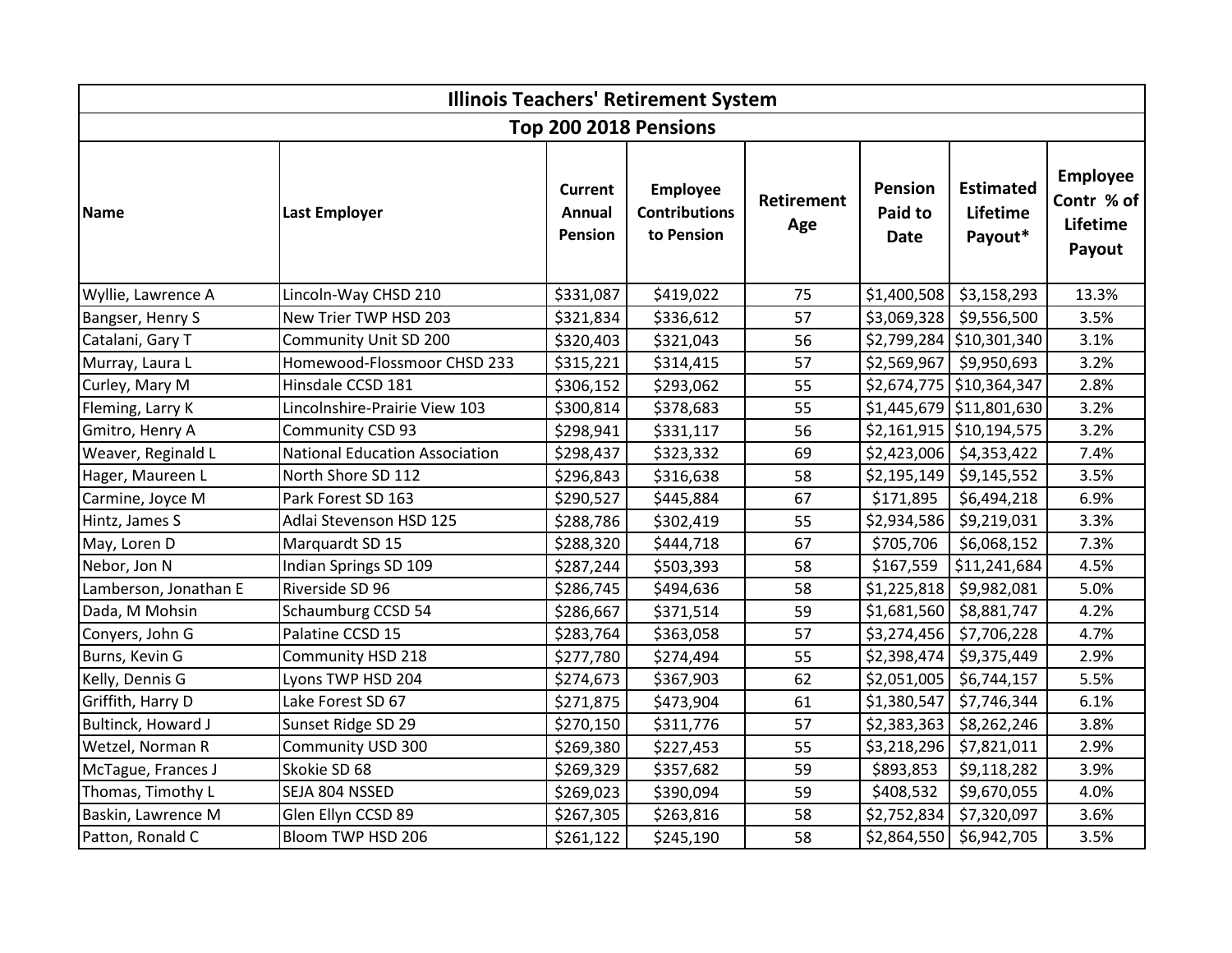| Edwards, Marvin E    | School District U46           | \$260,271 | \$63,527  | 58 | \$3,171,868               | \$6,505,367  | 1.0%  |
|----------------------|-------------------------------|-----------|-----------|----|---------------------------|--------------|-------|
| Kanold, Timothy D    | Adlai Stevenson HSD 125       | \$258,913 | \$278,892 | 56 | \$2,262,064               | \$8,324,373  | 3.4%  |
| Chapman, Gerald D    | Palatine TWP HSD 211          | \$256,512 | \$229,255 | 57 | \$3,302,968               | \$6,588,325  | 3.5%  |
| Conti, Dennis R      | <b>Woodland CCSD 50</b>       | \$253,706 | \$276,280 | 57 | \$2,612,785               | \$7,331,444  | 3.8%  |
| Johnson, Michael D   | IL Assoc of School Boards     | \$253,450 | \$310,816 | 55 | \$2,191,682               | \$9,001,968  | 3.5%  |
| Gallagher, James J   | Evergreen Park CHSD 231       | \$252,669 | \$259,958 | 60 | \$2,080,989               | \$6,780,365  | 3.8%  |
| Yonke, Linda L       | New Trier TWP HSD 203         | \$252,262 | \$430,045 | 63 | \$147,153                 | \$7,381,153  | 5.8%  |
| Rafferty, Edward F   | Schaumburg CCSD 54            | \$252,209 | \$351,986 | 58 | \$1,057,548               | \$8,759,192  | 4.0%  |
| Barshinger, Jack K   | Batavia USD 101               | \$251,287 | \$317,234 | 59 | \$1,062,950               | \$8,268,967  | 3.8%  |
| McGee, Glenn W       | Wilmette SD 39                | \$249,573 | \$374,910 | 56 | \$2,201,830               | \$8,045,446  | 4.7%  |
| Weber, Donald E      | Naperville CUSD 203           | \$249,260 | \$235,785 | 61 | \$2,915,244               | \$5,447,498  | 4.3%  |
| Many, Thomas W       | Kildeer Countryside CCSD 96   | \$248,952 | \$335,315 | 55 | \$1,604,838               | \$9,207,038  | 3.6%  |
| Robbins, Kathryn J   | Leyden CHSD 212               | \$248,643 | \$355,743 | 58 | \$1,042,597               | \$8,635,361  | 4.1%  |
| Bridge, Susan J      | Oak Park-River Forest SD 200  | \$248,549 | \$251,160 | 60 | \$2,229,829               | \$6,476,618  | 3.9%  |
| Hanson, Linda M      | Highland Park TWP HSD 113     | \$247,892 | \$244,503 | 56 | \$2,866,467               | \$7,102,027  | 3.4%  |
| Ward, Christopher J  | Lockport TWP HSD 205          | \$245,118 | \$310,506 | 60 | \$2,707,077               | \$5,846,497  | 5.3%  |
| Humphrey, Steve K    | DuPage HSD 88                 | \$245,086 | \$373,206 | 64 | \$1,244,518               | \$5,802,858  | 6.4%  |
| McGrew, Jean B       | Northfield TWP HSD 225        | \$244,217 | \$222,811 | 64 | \$3,548,486               | \$3,792,703  | 5.9%  |
| Westerhold, Jane L   | Des Plaines CCSD 62           | \$243,336 | \$402,608 | 62 | \$369,524                 | \$7,347,535  | 5.5%  |
| Lane, Bruce A        | Mannheim SD 83                | \$243,327 | \$295,176 | 60 | \$1,435,892               | \$7,133,245  | 4.1%  |
| Palermo, Joseph A    | Berkeley SD 87                | \$243,292 | \$284,136 | 59 | \$1,819,969               | \$7,114,383  | 4.0%  |
| Howard, Robert T     | Community CSD 59              | \$240,444 | \$223,201 | 59 | \$2,655,465               | \$6,067,856  | 3.7%  |
| Schoenholtz, Jack B  | Leyden CHSD 212               | \$239,955 | \$232,894 | 61 | \$3,412,558               | \$4,686,509  | 5.0%  |
| Van Clay, Mark       | La Grange SD 102              | \$239,715 | \$296,979 | 61 | \$1,793,326               | \$6,251,771  | 4.8%  |
| Crawford, Cathlene A | Glencoe SD 35                 | \$239,572 | \$407,941 | 63 | \$586,388                 | \$6,603,695  | 6.2%  |
| Harper, John R       | Plainfield SD 202             | \$239,019 | \$371,068 | 54 | \$858,632                 | \$10,589,012 | 3.5%  |
| Miller, Roger K      | Hinsdale TWP HSD 86           | \$238,466 | \$243,873 | 60 | \$2,473,561               | \$5,857,876  | 4.2%  |
| Swanstrom, Paul      | Joliet TWP HSD 204            | \$237,925 | \$304,960 | 58 | \$1,395,776               | \$7,788,915  | 3.9%  |
| Smoot, Michael       | Wood Dale SD 7                | \$236,983 | \$226,770 | 61 | \$2,617,236               | \$5,333,979  | 4.3%  |
| Joy, Donna M         | Flossmoor SD 161              | \$236,176 | \$299,355 | 64 | \$1,393,697               | \$5,429,080  | 5.5%  |
| Yaple, Linda L       | Lake County Area Vocational   | \$235,356 | \$328,023 | 57 | \$972,824                 | \$8,610,797  | 3.8%  |
| Bergia, Roger M      | Peoria Heights CUSD 325       | \$235,057 | \$285,239 | 74 | \$1,193,591               | \$2,441,541  | 11.7% |
| McMahon, Patrick A   | Consolidated HSD 230          | \$234,735 | \$254,465 | 57 | \$2,070,918               | \$7,179,113  | 3.5%  |
| Pekoe, Lawrence C    | Deerfield School District 109 | \$233,495 | \$232,274 | 56 | \$2,389,243   \$7,095,780 |              | 3.3%  |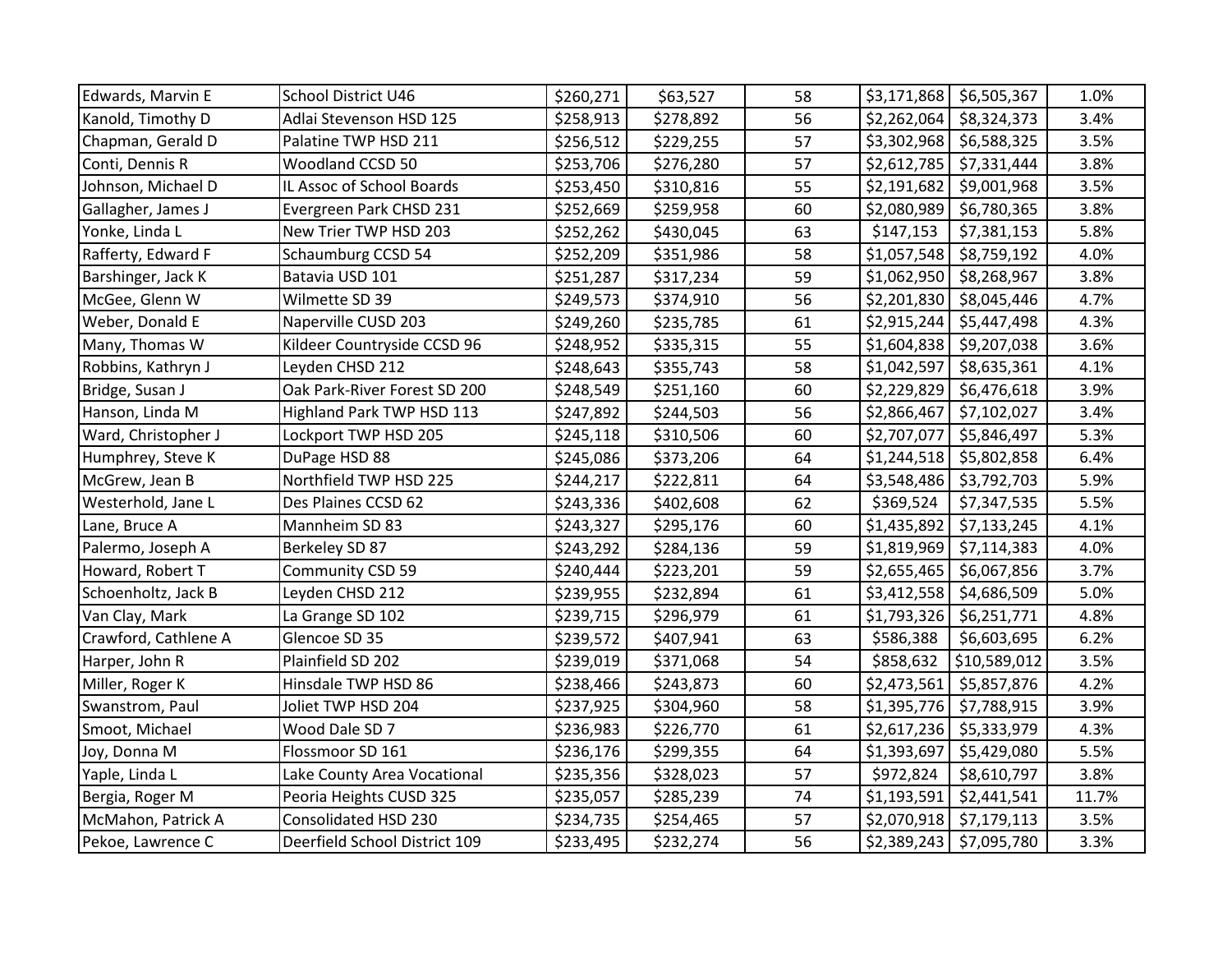| Kersten, Thomas A     | Skokie SD 68                   | \$232,666 | \$235,655 | 54 |             | $$2,497,869$ $$7,561,058$ | 3.1% |
|-----------------------|--------------------------------|-----------|-----------|----|-------------|---------------------------|------|
| Riebock, Ann D        | Glen Ellyn SD 41               | \$232,487 | \$327,314 | 59 | \$983,451   | \$7,650,366               | 4.3% |
| Schildt, Nicholas N   | Quincy SD 172                  | \$232,438 | \$220,741 | 55 | \$2,648,971 | \$6,972,069               | 3.2% |
| Boyd, Alex Jr.        | West Harvey Dixmoor SD 147     | \$232,061 | \$382,876 | 64 |             | $$1,369,414$ $$5,334,482$ | 7.2% |
| Maier, Allan R        | Skokie SD 69                   | \$231,621 | \$250,678 | 66 | \$2,558,021 | \$3,787,729               | 6.6% |
| Mical, Gary E         | Wheeling CCSD 21               | \$231,515 | \$406,183 | 61 |             | $$1,175,605$ \$6,596,399  | 6.2% |
| Mink, Jon L           | Aptakisic-Tripp CCSD 102       | \$231,108 | \$256,099 | 55 |             | $$1,671,358$ \$8,298,723  | 3.1% |
| Buckner, J Kamala     | Thornton TWP HSD 205           | \$230,422 | \$263,070 | 60 |             | \$1,359,744 \$6,754,955   | 3.9% |
| Desmond, JoAnn        | North Shore SD 112             | \$229,705 | \$213,519 | 55 | \$2,727,572 | \$6,652,392               | 3.2% |
| Lopatka, Beverly J**  | DuPage HSD 88                  | \$229,677 |           |    | \$2,724,157 |                           |      |
| Porto, Joseph         | Avoca SD 37                    | \$228,865 | \$320,931 | 54 |             | $$1,263,822$ $$9,142,851$ | 3.5% |
| Geppert, Edward J Jr. | IL Federation Of Teachers      | \$228,574 | \$358,438 | 56 |             | $$2,493,230$ $$6,744,451$ | 5.3% |
| Lueck, J Peter        | Lisle CUSD 202                 | \$228,068 | \$265,502 | 56 |             | $$1,823,306$ $$7,551,658$ | 3.5% |
| Logan, Alf            | Fenton CHSD 100                | \$227,466 | \$267,294 | 64 |             | $$2,040,679$ \$4,648,316  | 5.8% |
| Powell, Griff E       | Niles TWP CHSD 219             | \$226,180 | \$57,912  | 55 |             | \$2,708,948 \$6,573,534   | 0.9% |
| Brendel, Jerome E     | Woodridge SD 68                | \$225,994 | \$288,232 | 60 | \$1,333,611 | \$6,625,129               | 4.4% |
| Rodgers, John M       | Crete Monee CUSD 201U          | \$225,979 | \$455,313 | 55 | \$809,758   | \$9,521,929               | 4.8% |
| Grimes, Elise S       | La Grange Highlands SD 106     | \$225,950 | \$216,791 | 55 | \$2,781,174 | \$6,641,836               | 3.3% |
| Robb, Nancy L         | Palatine TWP HSD 211           | \$225,786 | \$342,534 | 62 | \$761,711   | \$6,432,739               | 5.3% |
| Berry, Stephen D      | Township HSD 214               | \$225,773 | \$146,934 | 59 |             | \$3,786,048   \$4,244,366 | 3.5% |
| Weninger, Attila J    | Oak Park-River Forest SD 200   | \$224,721 | \$292,523 | 58 |             | $$1,498,638$ $$7,142,926$ | 4.1% |
| Randle, Kenneth L     | Lincolnwood SD 74              | \$224,496 | \$49,015  | 57 |             | $$2,726,019$ \$5,912,080  | 0.8% |
| Eblen, David R        | Downers Grove CHS 99           | \$223,217 | \$291,673 | 62 |             | $$1,838,415$ $$5,324,565$ | 5.5% |
| Drzonek, Arnold L     | Kirby SD 140                   | \$223,038 | \$59,252  | 55 |             | $$2,671,945$ \$6,482,846  | 0.9% |
| Lindsay, Thomas S     | Mannheim SD 83                 | \$222,877 | \$308,279 | 60 |             | $$1,131,745$ \$6,729,728  | 4.6% |
| Roberts, Jerome       | Aurora East USD 131            | \$222,236 | \$302,724 | 58 | \$783,836   | \$7,996,036               | 3.8% |
| Mikaelian, Sam        | Wilmette SD 39                 | \$222,141 | \$178,839 | 62 |             | $$3,261,015$ $$3,947,631$ | 4.5% |
| McKanna, Robert A     | Palatine CCSD 15               | \$221,864 | \$351,875 | 65 |             | $$1,827,276$ $$4,370,698$ | 8.1% |
| Rossi, Harry P Jr.    | Northbrook-Glenview SD 30      | \$221,714 | \$263,145 | 59 |             | \$2,300,203 \$5,762,889   | 4.6% |
| Van Winkle, David B   | Valley View CUSD 365           | \$221,290 | \$210,905 | 59 | \$2,582,073 | \$5,416,311               | 3.9% |
| Bolek, Barry A        | Highland Park TWP HSD 113      | \$220,297 | \$384,848 | 55 | \$55,074    | \$10,016,655              | 3.8% |
| Anderson, John C      | Special Ed Dist of Lake County | \$220,131 | \$270,364 | 57 | \$2,545,463 | \$5,983,430               | 4.5% |
| Tivador, Edward J     | Northbrook-Glenview SD 30      | \$219,946 | \$533,698 | 56 | \$568,193   | \$9,047,765               | 5.9% |
| Riordan, James E      | Bremen CHSD 228                | \$219,521 | \$212,800 | 56 | \$2,814,955 | \$5,930,398               | 3.6% |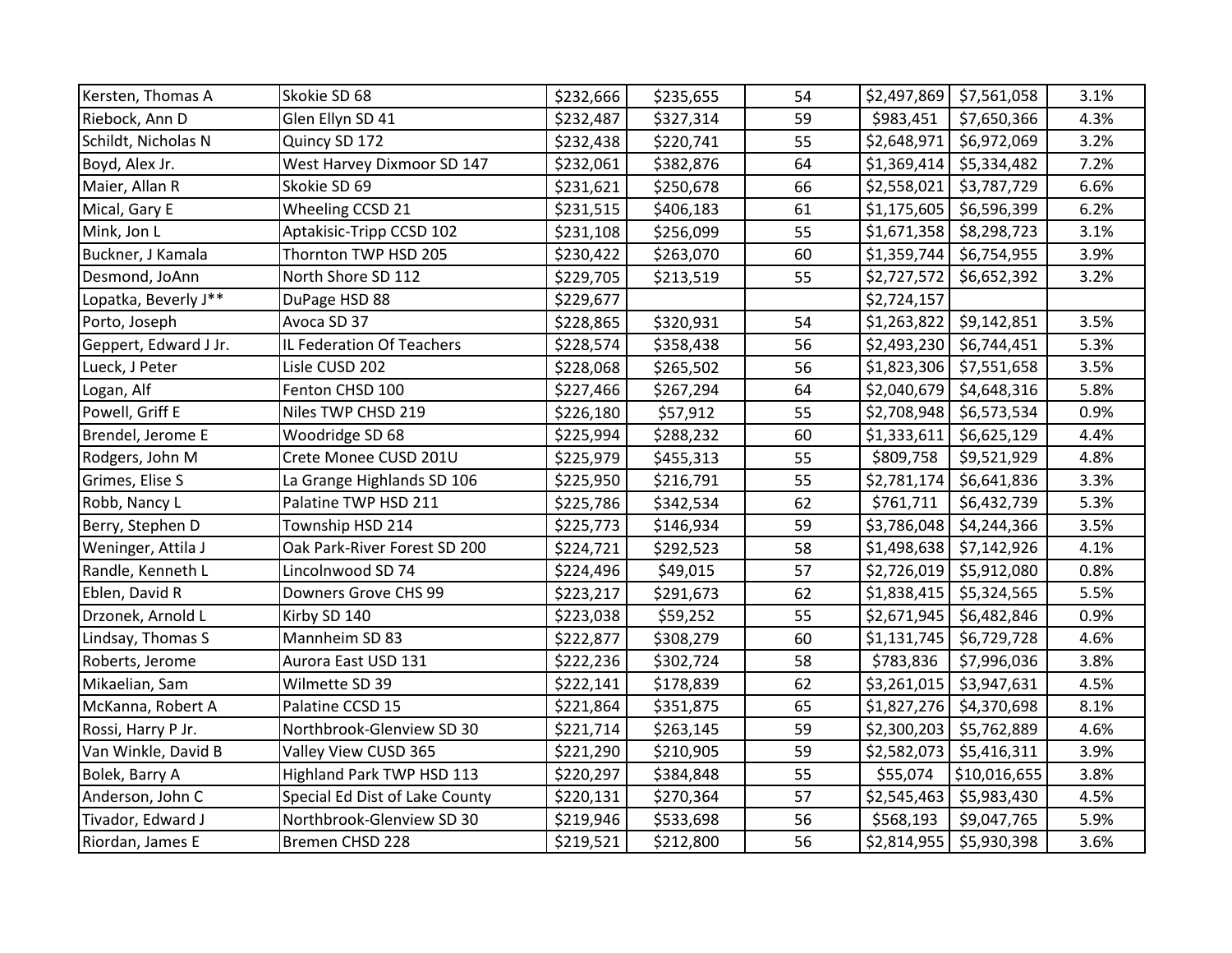| Radakovich, Michael L   | Aurora East USD 131           | \$219,433 | \$224,013 | 57 | \$2,107,244 | \$6,530,323             | 3.4%  |
|-------------------------|-------------------------------|-----------|-----------|----|-------------|-------------------------|-------|
| Attea, William J        | Glenview CCSD 34              | \$219,407 | \$198,962 | 57 | \$3,661,753 | \$4,579,668             | 4.3%  |
| Leonard, Tom M          | <b>Barrington CUSD 220</b>    | \$219,113 | \$322,027 | 58 | \$713,710   | \$7,824,571             | 4.1%  |
| Williams, Kathleen G    | East Maine SD 63              | \$218,563 | \$300,530 | 59 | \$1,634,981 | \$6,391,255             | 4.7%  |
| Des Carpentrie, Lloyd I | Wheeling CCSD 21              | \$218,006 | \$217,093 | 55 | \$2,610,335 | \$6,335,255             | 3.4%  |
| Madden, Thomas J        | Lemont TWP HSD 210            | \$217,348 | \$57,606  | 55 | \$2,583,992 | \$6,297,668             | 0.9%  |
| Gustafson, Glenn E      | La Grange SD 102              | \$216,855 | \$224,554 | 55 | \$2,471,376 | \$6,504,641             | 3.5%  |
| Connell, Harold W       | Maine TWP HSD 207             | \$216,462 | \$246,062 | 76 | \$1,109,916 | \$1,778,977             | 13.8% |
| Lee, Calvin D           | Moline USD 40                 | \$216,170 | \$390,120 | 58 | \$1,089,958 | \$7,288,962             | 5.4%  |
| Anderson, Kurtis G      | Grayslake CCSD 46             | \$216,083 | \$195,673 | 58 | \$2,224,949 | \$5,917,010             | 3.3%  |
| Goier, Renee            | Deerfield School District 109 | \$216,024 | \$278,162 | 66 | \$913,961   | \$4,605,015             | 6.0%  |
| Mills, Michael E        | Community HSD 155             | \$215,832 | \$250,626 | 56 | \$2,191,445 | \$6,541,940             | 3.8%  |
| Senters, Clyde          | Cicero SD 99                  | \$215,334 | \$256,354 | 60 | \$1,773,492 | \$5,778,464             | 4.4%  |
| Finger, Catherine M     | Grayslake CHSD 127            | \$215,213 | \$356,599 | 56 | \$125,541   | \$9,364,835             | 3.8%  |
| Cunneen, James H        | S Morton HSD 201              | \$214,971 | \$226,286 | 55 | \$2,010,964 | \$7,044,389             | 3.2%  |
| Dart, Paul J            | Community CSD 93              | \$214,138 | \$361,391 | 60 | \$1,263,647 | \$6,277,560             | 5.8%  |
| Caruso, Charles J       | Deerfield School District 109 | \$213,605 | \$127,846 | 61 | \$3,884,279 | \$3,884,279             | 3.3%  |
| Hochschild, Joan L      | Wilmette SD 39                | \$213,475 | \$3,460   | 57 | \$2,579,191 | \$5,608,841             | 0.1%  |
| Vieth, Linda J          | Sunset Ridge SD 29            | \$213,174 | \$312,740 | 55 | \$978,231   | \$8,750,394             | 3.6%  |
| Haley, Julia J          | Northbrook SD 28              | \$212,993 | \$219,356 | 59 | \$1,904,275 | \$5,865,719             | 3.7%  |
| Smith, Ronald W         | Glenbard TWP HSD 87           | \$212,942 | \$210,855 | 55 | \$2,551,797 | \$6,190,194             | 3.4%  |
| Byrne, John J           | Community HSD 218             | \$212,699 | \$339,275 | 67 | \$520,612   | \$4,476,583             | 7.6%  |
| Pryor, Sally A          | Park Ridge CCSD 64            | \$212,585 | \$256,357 | 59 | \$1,424,925 | \$6,402,475             | 4.0%  |
| Golden, Lawrence J      | Marquardt SD 15               | \$212,396 | \$227,597 | 59 | \$2,749,279 | \$4,907,033             | 4.6%  |
| Weber, Dorothy          | Glenview CCSD 34              | \$211,610 | \$222,930 | 57 | \$2,308,193 | \$5,923,829             | 3.8%  |
| Codell, Neil C          | Niles TWP CHSD 219            | \$211,422 | \$280,150 | 56 | \$1,620,215 | \$7,301,200             | 3.8%  |
| Hinton, Francis H II    | Peoria SD 150                 | \$211,087 | \$128,882 | 63 | \$1,512,365 | \$4,809,075             | 2.7%  |
| Renner, Sandra          | Butler SD 53                  | \$210,480 | \$359,085 | 54 | \$965,870   | \$9,080,524             | 4.0%  |
| Hebson, Suzan A         | Highland Park TWP HSD 113     | \$210,445 | \$379,773 | 56 | \$122,760   | \$9,157,371             | 4.1%  |
| Bers, L Mitchell        | Medinah ESD 11                | \$210,080 | \$216,992 | 58 | \$2,304,605 | \$5,585,587             | 3.9%  |
| Surber, James M         | La Grange Area Dept Spec Ed   | \$210,048 | \$272,333 | 61 | \$1,239,514 | \$5,810,497             | 4.7%  |
| Gillet, Pamela A        | <b>NSSEO</b>                  | \$209,996 | \$168,468 | 52 | \$3,357,313 | \$5,764,679             | 2.9%  |
| Crouse, Howard E        | Indian Prairie CUSD 204       | \$209,892 | \$240,753 | 56 | \$1,833,780 | \$6,748,291             | 3.6%  |
| Gallois, Douglas E      | Indian Prairie CUSD 204       | \$209,529 | \$188,390 | 56 |             | \$2,406,936 \$5,987,020 | 3.1%  |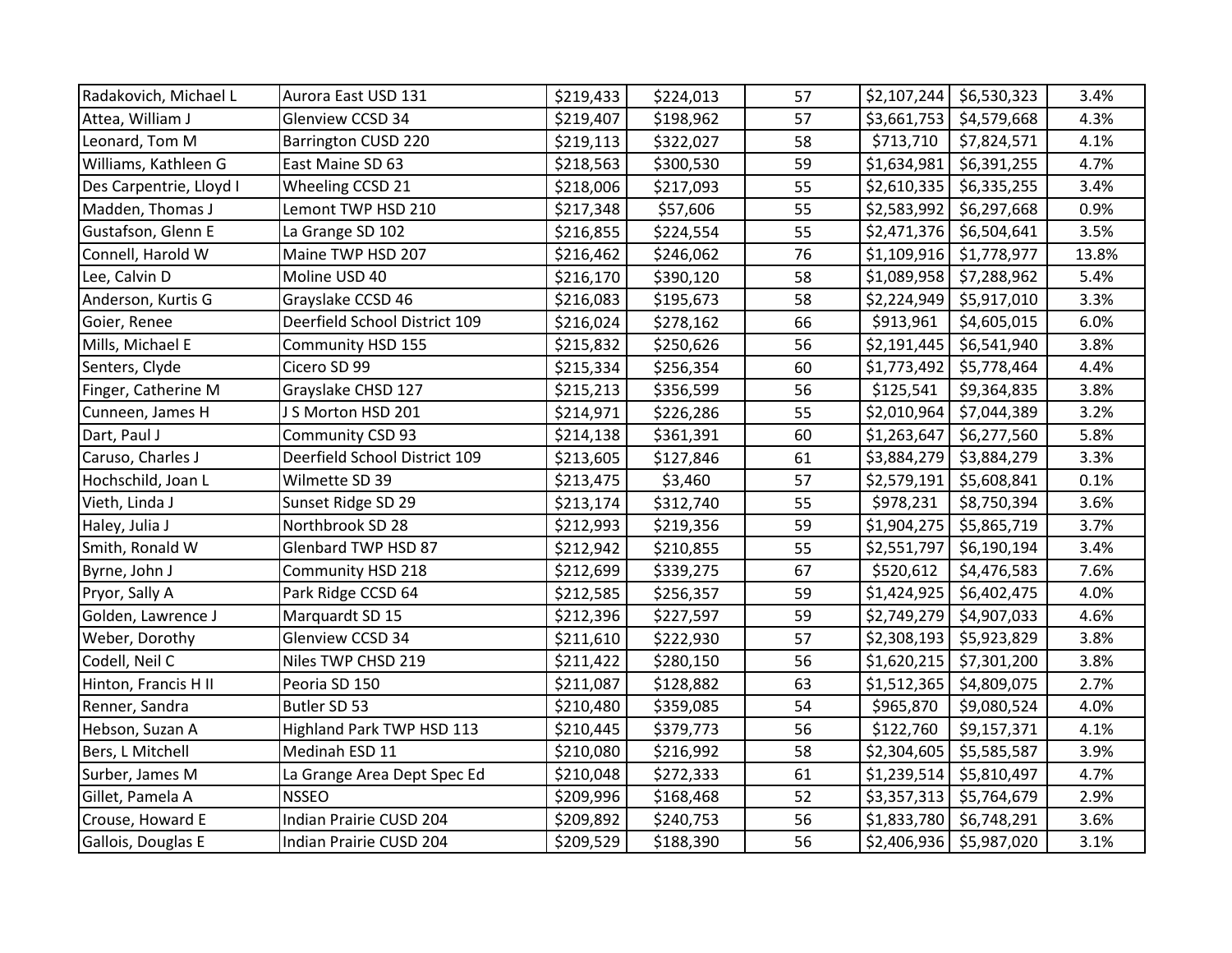| Cook, Ralph J Jr.      | Wheeling CCSD 21           | \$209,253 | \$223,343 | 61 |             | $$1,723,415$ \$5,298,788  | 4.2% |
|------------------------|----------------------------|-----------|-----------|----|-------------|---------------------------|------|
| Madonia, Robert J      | Frankfort CCSD 157C        | \$209,183 | \$252,954 | 62 |             | $$1,564,811$ $$5,138,972$ | 4.9% |
| Smit, Gary M           | Lombard SD 44              | \$208,977 | \$252,659 | 54 |             | \$2,243,549 \$6,791,229   | 3.7% |
| Raymond, Garry W       | Lockport TWP HSD 205       | \$208,924 | \$290,775 | 55 |             | $$1,004,310$ $$8,196,824$ | 3.5% |
| Struck, Teddy S        | Palos Heights SD 128       | \$208,889 | \$200,269 | 55 | \$2,242,597 | \$6,453,142               | 3.1% |
| Stein, Roger D         | Niles TWP CHSD 219         | \$208,868 | \$245,183 | 57 |             | $$1,856,956$ \$6,402,257  | 3.8% |
| Longo, Margaret W      | Forest Ridge SD 142        | \$208,739 | \$268,735 | 59 | \$875,273   | \$6,861,175               | 3.9% |
| Van Der Bogert, Mary R | Winnetka SD 36             | \$207,910 | \$284,421 | 61 | \$1,865,241 | \$5,112,339               | 5.6% |
| Broncato, Jacob S      | Elmwood Park CUSD 401      | \$207,839 | \$176,743 | 62 | \$2,683,127 | \$4,027,517               | 4.4% |
| Berning, Catherine R   | Maercker SD 60             | \$207,696 | \$279,213 | 61 | \$878,560   | \$6,095,230               | 4.6% |
| Olson, Richard B       | Waukegan CUSD 60           | \$207,621 | \$252,969 | 66 | \$2,010,077 | \$3,600,962               | 7.0% |
| Pointer, Betty H       | <b>SPEED</b>               | \$207,286 | \$221,027 | 54 |             | $$1,635,321$ $$7,579,553$ | 2.9% |
| Malito, Robert T       | Palatine TWP HSD 211       | \$207,262 | \$219,545 | 56 |             | $$2,244,535$ \$6,099,377  | 3.6% |
| Reiplinger, Raymond M  | Bremen CHSD 228            | \$207,036 | \$191,136 | 60 |             | $$2,286,501$ $$4,938,175$ | 3.9% |
| Weck, Larry D          | Addison SD 4               | \$206,986 | \$209,901 | 61 |             | $$2,420,835$ \$4,523,631  | 4.6% |
| Strong, Donald V       | Arlington Heights SD 25    | \$206,976 | \$109,161 | 85 |             | \$4,030,809 \$4,030,809   | 2.7% |
| Cave, Edward E         | Batavia USD 101            | \$206,376 | \$230,001 | 59 |             | $$1,990,079$ \$5,516,285  | 4.2% |
| Locigno, Michael J     | Berkeley SD 87             | \$206,351 | \$241,230 | 57 |             | \$1,525,960 \$6,708,840   | 3.6% |
| Taylor, Rick A         | Fremont School District 79 | \$205,907 | \$229,400 | 56 |             | \$1,346,604   \$7,251,280 | 3.2% |
| Hyland, Timothy F      | Glenbard TWP HSD 87        | \$205,680 | \$338,971 | 61 |             | $$2,156,418$ $$4,790,726$ | 7.1% |
| Przeklasa, Anthony J   | Keeneyville SD 20          | \$205,628 | \$187,334 | 56 |             | \$2,377,752 \$5,891,177   | 3.2% |
| Benedetti, John N      | Grant CHSD 124             | \$205,626 | \$371,704 | 60 |             | $$1,044,142$ $$6,208,811$ | 6.0% |
| Cahill, John E         | Lincolnwood SD 74          | \$205,546 | \$165,744 | 60 |             | $$3,017,393$ \$4,108,664  | 4.0% |
| Upchurch, James D      | Arbor Park SD 145          | \$205,474 | \$221,747 | 55 |             | $$2,205,933$ \$6,347,640  | 3.5% |
| Bridges Webb, Lela A   | Harvey SD 152              | \$205,205 | \$248,565 | 59 |             | $$1,368,487$ $$6,173,242$ | 4.0% |
| Eagle, Sherry R        | Aurora West USD 129        | \$205,127 | \$211,812 | 57 |             | $$2,099,313$ $$5,914,458$ | 3.6% |
| Leibforth, Gerald W    | Evanston TWP HSD 202       | \$205,098 | \$192,138 | 58 |             | $$2,904,013$ $$4,727,809$ | 4.1% |
| King, Eric A           | Elementary SD 159          | \$204,906 | \$258,603 | 59 |             | $$1,681,159$ \$5,811,430  | 4.4% |
| Sloan, John W          | Avoca SD 37                | \$204,896 | \$61,083  | 56 |             | $$2,475,309$ \$5,675,332  | 1.1% |
| Jacoby, Michael A      | IL Assoc of School Boards  | \$204,646 | \$250,326 | 57 | \$489,012   | \$7,950,271               | 3.1% |
| Bearwald, Ronald R     | Prospect Heights SD 23     | \$204,551 | \$220,910 | 65 | \$2,392,349 | \$3,478,336               | 6.4% |
| DiBuono, John D        | Community CSD 93           | \$204,532 | \$176,759 | 57 |             | $$3,211,115$ $$4,534,112$ | 3.9% |
| Engler, Thomas D       | Yorkville CUSD 115         | \$204,509 | \$298,903 | 65 |             | $$1,370,726$ $$4,273,124$ | 7.0% |
| McCord, Kathleen A     | Oak Lawn Hometown SD 123   | \$204,483 | \$222,980 | 59 |             | $$1,363,675$ \$6,151,535  | 3.6% |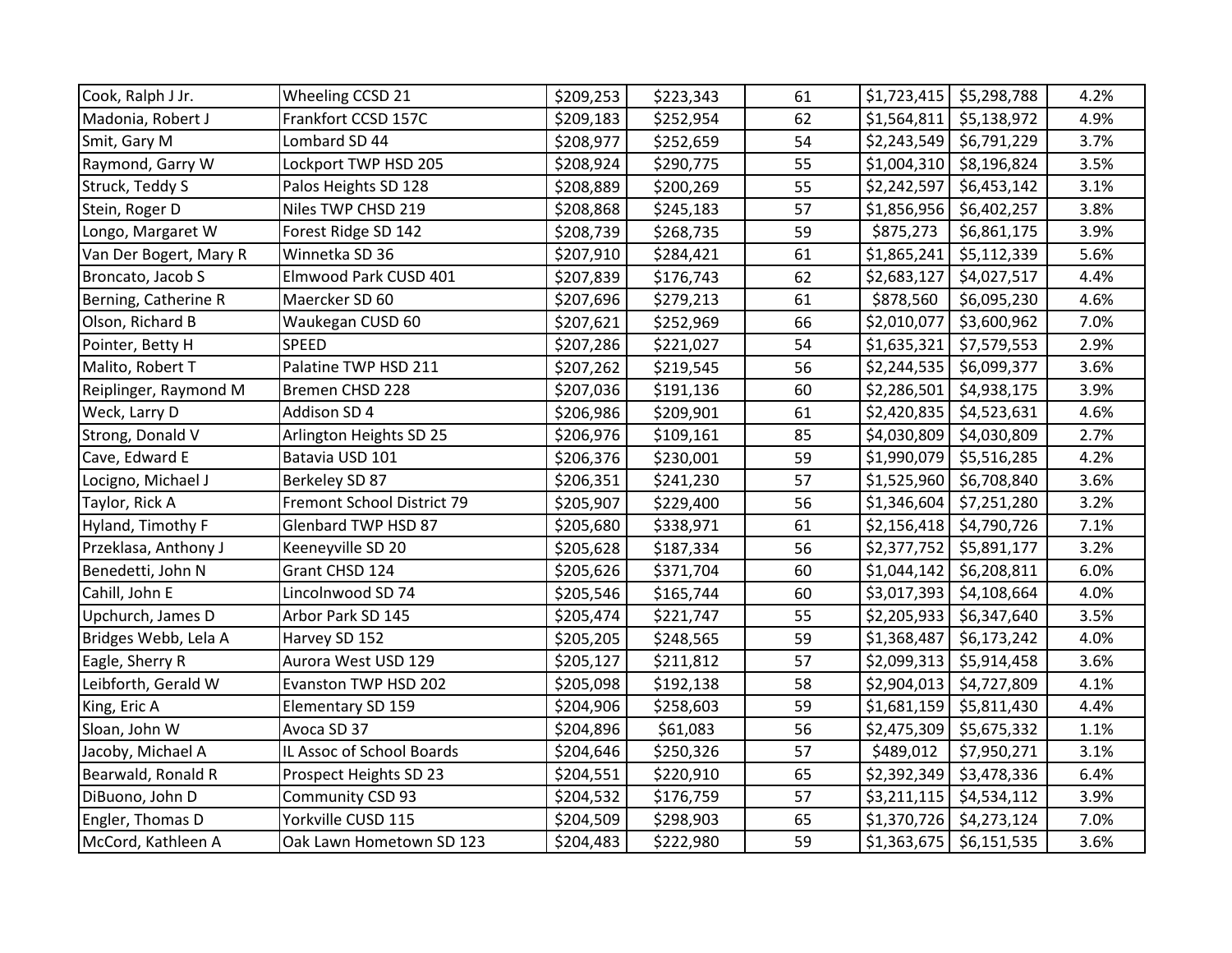| Doebert, Sandra L     | Lemont TWP HSD 210                | \$204,304 | \$303,118 | 55 | \$1,141,264 | \$8,174,724 | 3.7% |
|-----------------------|-----------------------------------|-----------|-----------|----|-------------|-------------|------|
| Zafiratos, Thomas M   | Pennoyer SD 79                    | \$204,253 | \$252,415 | 59 | \$1,362,141 | \$6,144,614 | 4.1% |
| Birkett, Kathryn J    | Indian Prairie CUSD 204           | \$203,959 | \$266,802 | 57 | \$680,428   | \$7,702,031 | 3.5% |
| Giles-Hayes, Janeth K | Prairie Hills ESD 144             | \$203,667 | \$215,271 | 57 | \$2,143,014 | \$5,931,005 | 3.6% |
| Guziec, Scott S       | Lincolnshire-Prairie View 103     | \$203,222 | \$215,394 | 54 | \$2,181,762 | \$6,604,199 | 3.3% |
| Giannetti, Glen M     | Bloom TWP HSD 206                 | \$202,626 | \$401,211 | 57 | \$993,912   | \$7,181,461 | 5.6% |
| Kalinich, Kelley M    | Kenilworth SD 38                  | \$202,564 | \$391,053 | 55 | \$523,301   | \$8,769,596 | 4.5% |
| Grace, David F        | Lincoln ESD 156                   | \$202,325 | \$252,860 | 56 | \$1,767,666 | \$6,504,992 | 3.9% |
| Acksel, Glennon J     | Itasca SD 10                      | \$202,287 | \$203,446 | 58 | \$2,604,738 | \$4,923,732 | 4.1% |
| Peterson, David W     | SEJA 804 NSSED                    | \$202,095 | \$270,996 | 55 | \$2,032,801 | \$6,430,714 | 4.2% |
| Rauscher, W Christine | Palatine CCSD 15                  | \$201,939 | \$231,446 | 58 | \$2,077,611 | \$5,528,012 | 4.2% |
| Smith, Annette T      | Peoria SD 150                     | \$201,663 | \$129,523 | 87 | \$1,559,886 | \$1,559,886 | 8.3% |
| Cleland, Janell A     | Highland Park TWP HSD 113         | \$201,496 | \$233,353 | 56 | \$1,457,205 | \$6,871,490 | 3.4% |
| Monroe, Donald        | Winnetka SD 36                    | \$201,205 | \$183,459 | 55 | \$3,374,065 | \$4,675,542 | 3.9% |
| Simon, Alan E         | Arlington Heights SD 25           | \$201,194 | \$227,651 | 58 | \$1,941,848 | \$5,683,843 | 4.0% |
| Kolze, Richard C      | Palatine TWP HSD 211              | \$201,070 | \$123,893 | 60 | \$3,741,583 | \$3,741,583 | 3.3% |
| Tarczon, Kristin K    | Wheeling CCSD 21                  | \$200,849 | \$195,733 | 58 | \$1,785,664 | \$5,834,157 | 3.4% |
| Sorrick, Ken M        | North Palos SD 117                | \$200,701 | \$275,070 | 59 | \$1,177,400 | \$6,218,370 | 4.4% |
| Friedman, Mark R      | Libertyville SD 70                | \$200,557 | \$283,031 | 62 | \$1,500,287 | \$4,927,073 | 5.7% |
| Wiers, Lawrence W     | Troy CCSD 30C                     | \$200,350 | \$208,540 | 59 | \$1,791,242 | \$5,517,542 | 3.8% |
| Schweers, Daniel R    | Community CSD 59                  | \$199,657 | \$309,874 | 55 | \$1,014,924 | \$8,294,279 | 3.7% |
| Kostel, Francis J     | St Charles CUSD 303               | \$199,620 | \$221,123 | 55 | \$2,143,092 | \$6,166,813 | 3.6% |
| Polach, Kathleen E    | Schaumburg CCSD 54                | \$199,533 | \$214,120 | 54 | \$1,722,853 | \$7,084,383 | 3.0% |
| Goers, Donald R       | New Trier TWP HSD 203             | \$199,449 | \$340,447 | 58 | \$824,404   | \$6,914,920 | 4.9% |
| Hawk, Jill W          | Community HSD 155                 | \$199,432 | \$280,331 | 57 | \$994,007   | \$7,084,006 | 4.0% |
| Galloway, Dan A       | Adlai Stevenson HSD 125           | \$199,278 | \$196,777 | 54 | \$2,004,140 | \$6,670,113 | 3.0% |
| Scime, Joseph         | Community USD 300                 | \$199,179 | \$150,049 | 56 | \$3,340,089 | \$4,397,556 | 3.4% |
| Carrabine, Richard M  | <b>Conversion Employer Number</b> | \$199,069 | \$180,402 | 60 | \$3,528,487 | \$3,528,487 | 5.1% |
| Torchedlo, Thomas A   | Wheeling CCSD 21                  | \$199,012 | \$209,386 | 54 | \$1,861,674 | \$6,860,231 | 3.1% |
| Hyde, Michael W       | Palatine TWP HSD 211              | \$198,977 | \$206,763 | 57 | \$2,617,178 | \$4,898,221 | 4.2% |
| Taylor, Richard       | Thornton TWP HSD 205              | \$198,630 | \$166,154 | 57 | \$3,215,323 | \$4,269,876 | 3.9% |
| Bailey, Joseph F      | Lincolnwood SD 74                 | \$198,358 | \$361,240 | 57 | \$117,249   | \$8,192,319 | 4.4% |
| Parks, C Douglas      | Aptakisic-Tripp CCSD 102          | \$198,230 | \$268,294 | 62 | \$2,189,253 | \$4,203,095 | 6.4% |
| Schroeder, Fred C     | Park Ridge CCSD 64                | \$198,206 | \$196,888 | 54 | \$2,258,845 | \$6,254,060 | 3.1% |